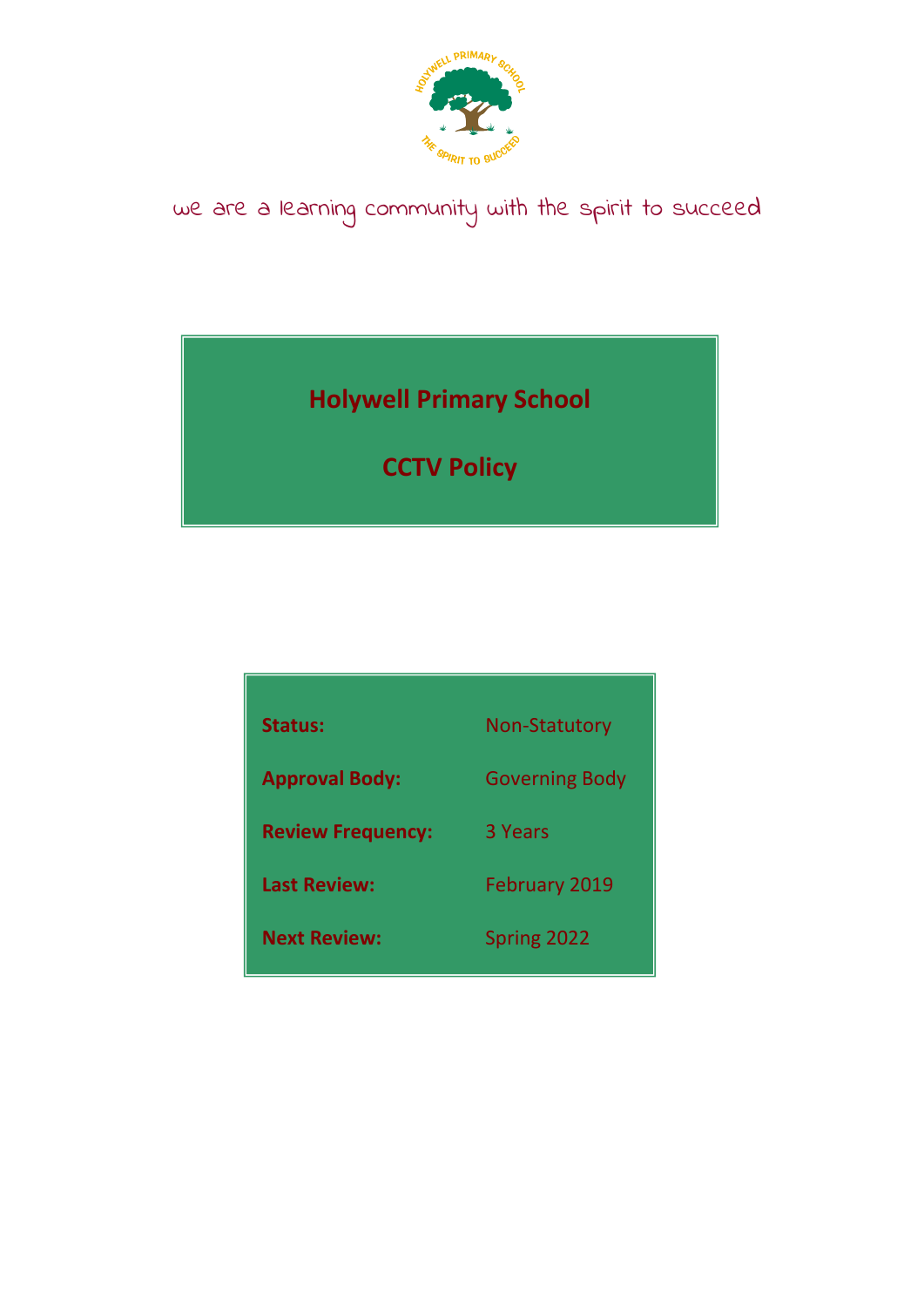## **CCTV Policy**



## **1. Introduction**

- 1.1 The purpose of this Policy is to regulate the management, operation and use of the closed circuit television (CCTV) system at Holywell School.
- 1.2 The system comprises 27 fixed cameras located around the school, augmented by security lighting. The CCTV incident recording system records continuously. Real time viewing of events around the school is afforded by monitors located in the Headteacher's office, Caretaker's office and school office. The video recorder located in the Headteacher's office acts as the Control Monitor for the system and provides the following viewing facilities:
	- Manual switching between cameras
	- Single screen simultaneous viewing of all cameras.
	- Spot monitoring by a designated camera

The monitors located in the Headteacher's office, Caretaker's office and school office provide a single view from cameras  $1 - 27$ .

- 1.3 The school's CCTV system is registered with the Information Commissioner's Office and is operated within the guidelines of the Data Protection Act.
- 1.4 The CCTV system is owned and operated by the school.

## **2. Objectives of the CCTV scheme**

The objectives of the school's CCTV scheme are:

- To increase personal safety for pupils, staff, parents and visitors when entering, moving around and leaving the school.
- To enable the office/nursery to see the main school gates when open.
- To protect the school buildings and assets.
- To reduce the fear of crime.
- To support the Police in a bid to deter and detect crime.
- To assist in identifying, apprehending and prosecuting offenders.
- To assist in managing the school.

## **3. Statement of Intent**

The school's CCTV scheme is registered with the Information Commissioner under the terms of the Data Protection Act 2018 and the school will seek to comply with the requirements of the Data Protection Act and the Information Commissioner's Code of Practice.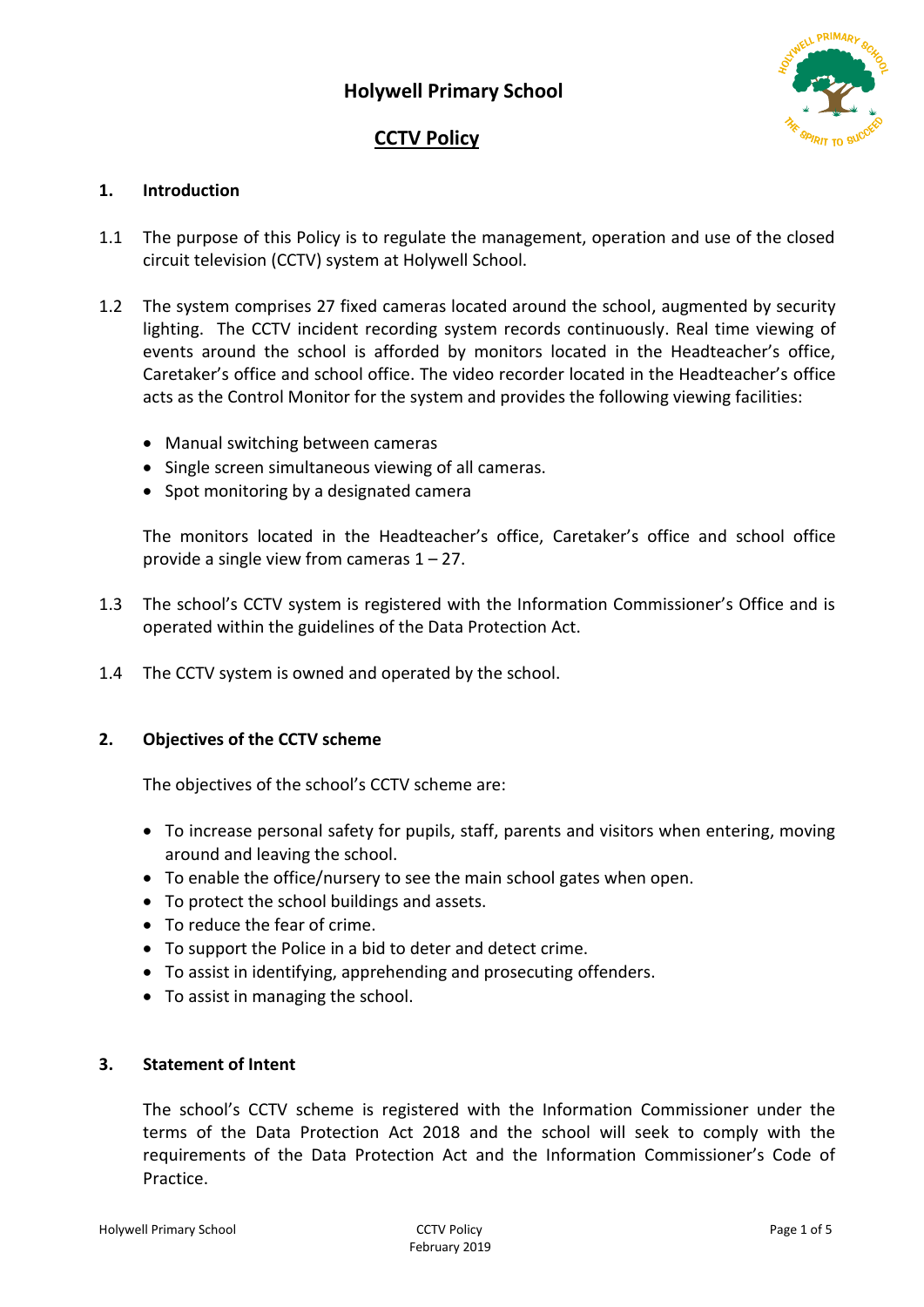The school will:

- Treat the system and all information, documents and recordings obtained and used, as data which is protected by the Act.
- Use the CCTV system to monitor activities within the school site and its car park to secure the safety and well being of pupils, staff, parents and visitors.
- Use the CCTV system to identify criminal activity occurring, anticipated or perceived.
- Ensure that materials or knowledge secured as a result of CCTV will not be used for any commercial purposes.
- Ensure that recordings will only be released to the media for use in the investigation of a specific crime and only with the authority of the Police.
- Ensure that warning signs as required by the Code of Practice of the Information Commissioner have been placed at access routes to areas covered by the school CCTV.

While the CCTV scheme is designed to provide adequate effectiveness to meet the objectives set out in para 2 of this policy it is however limited by the constraints of the school's budget. It is not possible to guarantee that the system will cover or detect every single incident taking place in the areas of coverage.

## **4. Operation of the system**

- 4.1 The scheme will be administered and managed by the Headteacher, in accordance with the principles and objectives expressed in the Code.
- 4.2 The day to day operation of the system will be the responsibility of the Site Manager who shall act, on behalf of the Headteacher, as the controller.
- 4.3 The CCTV system will operate 24 hours each day, every day of the year.

## **5. Checking of the System**

- 5.1 The Site Manager will check the functioning of the system on a weekly basis.
- 5.2 Access to the CCTV recording and playback facilities is strictly limited to the Site Manager, Headteacher and Senior Leadership Team.
- 5.3 Only personnel employed by the school's appointed CCTV maintenance contractor may undertake routine maintenance or repairs to the system.

## **6. Monitoring Procedures**

- 6.1 Camera surveillance will be maintained at all times.
- 6.2 The design of the CCTV system has no provision for undertaking covert surveillance.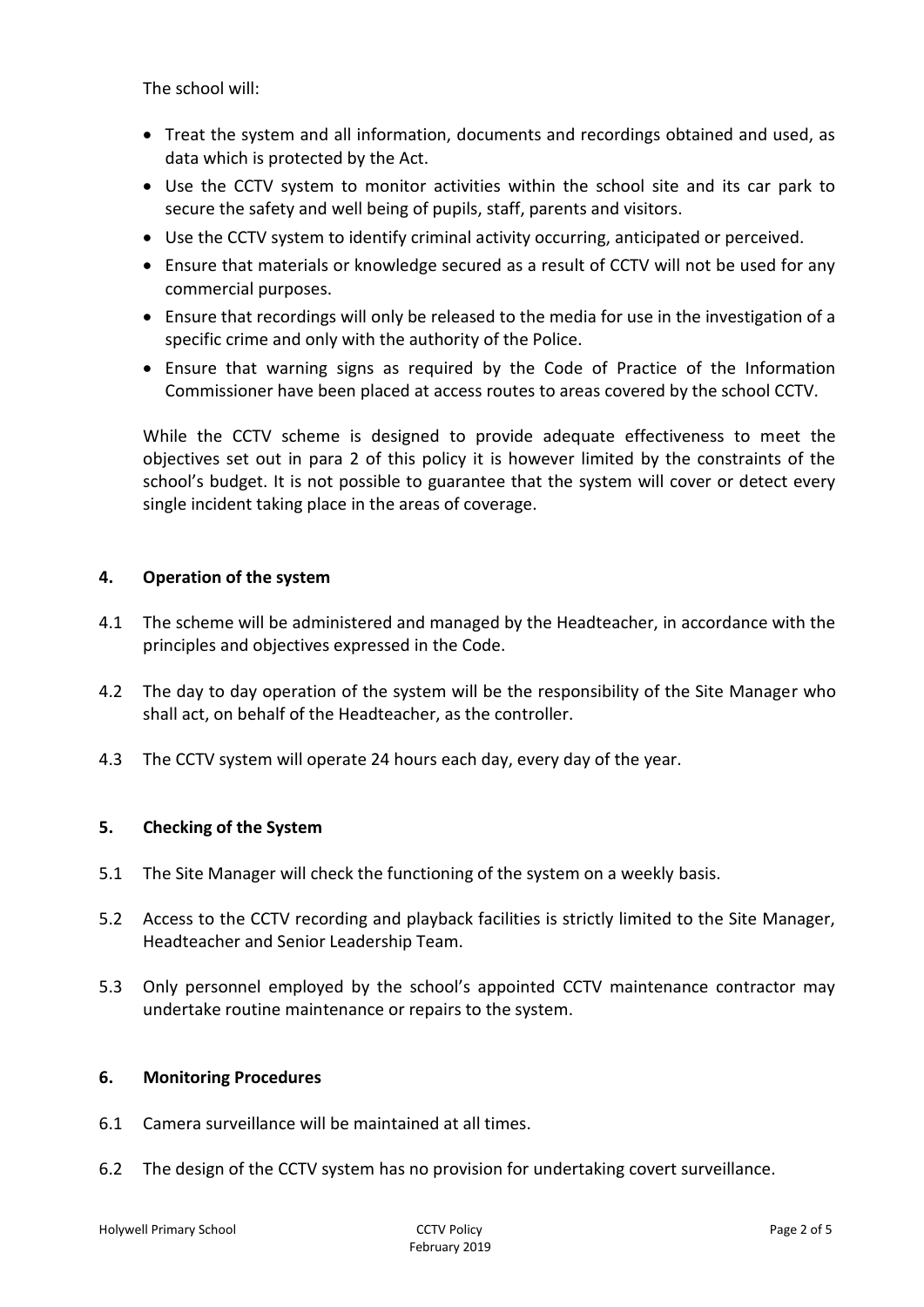## **7. Recording Procedures**

- 7.1 The CCTV video recorder only records and retains images of 'incidents'. The recording system is movement activated and therefore not capable of differentiating between the movement of animals and trees and criminal activity when recording an incident. Images of incidents are recorded onto a hard drive and under normal circumstances the recordings are retained on the disk for approximately five weeks. During this period, incident recordings can be reviewed and if necessary copied to a CD or sent via email as a digital recording for permanent retention as evidence of criminal activity etc.
- 7.2 It should be noted that the period that the incident recording is retained on the video hard drive may be substantially reduced should the CCTV recording system be activated by excessive movement of trees and shrubs as a result of prolonged storm conditions.
- 7.3 Incident recordings may be viewed by the police for the prevention and detection of crime.
- 7.4 Viewing of recordings by the police, or other authorised applicants, must be entered in the register/log book. Requests by the police can only be actioned under section 29 of the Data Protection Act 2018.
- 7.5 A register/log book will be maintained of the release of any incident digital recordings to the police or other authorised applicants.
- 7.6 Should a recording be required as evidence, a digital copy may be released to the police in accordance with the following procedures:
	- Each recording must be identified by a unique mark or saved in a file that is encrypted and only accessible to the Headteacher/Senior Leadership Team.
	- The controller shall register the date and time of the recording.
	- A recording required for evidential purposes must either be sent via the Headteacher's email address (which will be encrypted) or sealed, witnessed, signed by the controller, dated and stored in the school safe.
	- Recordings will only be released to the police on the clear understanding that the footage remains the property of the school, and both the recording and information contained on it are to be treated in accordance with this policy and the Data Protection Act 2018.
- 7.7 The school retains the right to refuse permission for the police to pass to any other person the recording or any part of the information contained thereon.
	- The police may require the school to retain the stored recordings for possible use as evidence in the future. Such recordings will be properly registered and securely stored in the school safe until they are needed by the police.
	- Applications received from outside bodies (e.g. solicitors) to view or release recordings will be referred to the Headteacher. In these circumstances recordings will normally be released where satisfactory documentation is produced showing that they are required for legal proceedings, a subject access request, or in response to a Court Order. A fee can be charged in such circumstances: £25 for subject access requests; a sum not exceeding the cost of materials in other cases.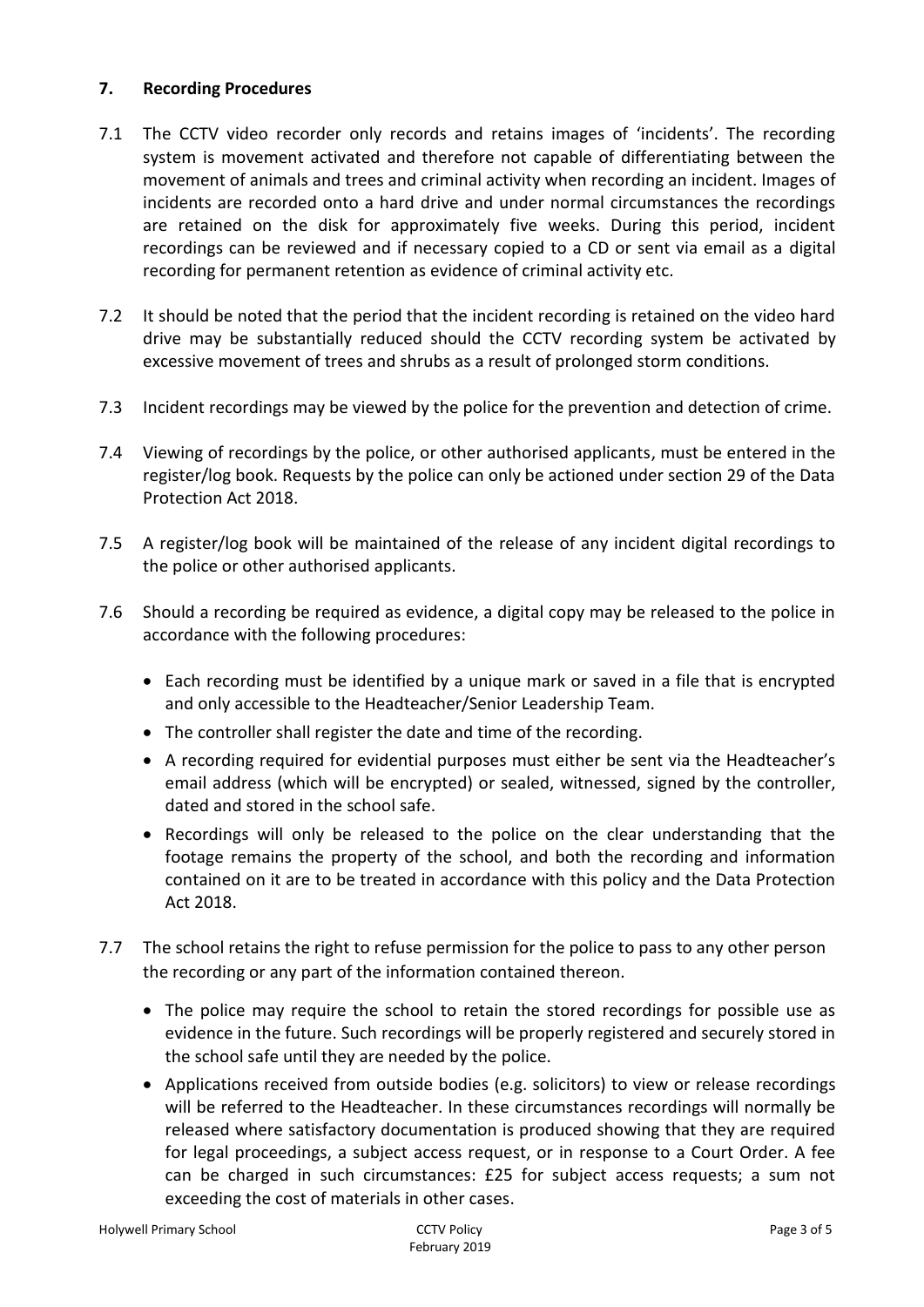#### **8. Breaches of the Code**

- 8.1 Any breaches of this CCTV Policy by school staff will be initially investigated by the Headteacher and the appropriate disciplinary action taken.
- 8.2 Any serious breach of the Policy will be immediately investigated and an independent investigation carried out to make recommendations on how to remedy the breach.

## **9. Assessment of the scheme**

- 9.1 Regular performance monitoring of the system, including random checks, will be carried out by the Site Manager and the school's IT Technician.
- 9.2 The school has appointed a CCTV specialist contractor to undertake maintenance inspections to ensure the system is operating at maximum performance.

#### **10. Complaints**

Any complaints concerning the school's CCTV system should be addressed to the Headteacher.

#### **11. Access by the data subject**

The Data Protection Act provides Data Subjects (individuals to whom "personal data" relates) with a right of access to inspect data held about themselves, including that obtained by CCTV.

#### **12. Public information**

Copies of this CCTV System Policy will be available to the public from the Headteacher.

#### **13. Summary of key points**

- This CCTV System Policy will be reviewed every three years.
- The CCTV system is owned and operated by the school.
- Any recordings must be used properly, stored securely and destroyed after appropriate use.
- Recordings may only be viewed by authorised school staff and the police. Viewing by any other persons, (e.g. parents and members of the public etc.) will at the discretion of the Headteacher (or in his/her absence by the Deputy Headteacher).
- CD Recordings required as evidence will be properly registered, witnessed and packaged before copies are released to the police.